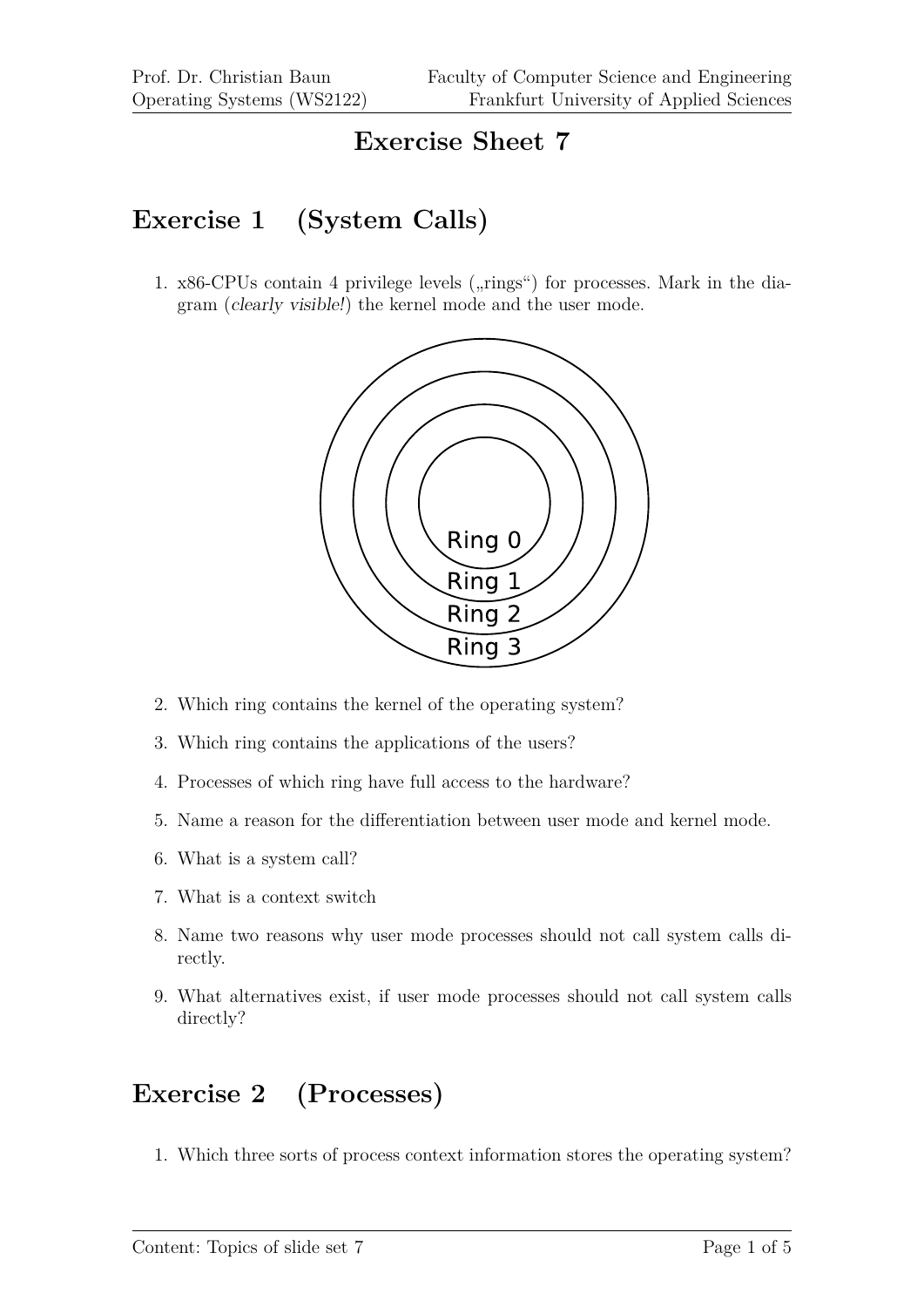- 2. Which process context information are not stored in the process control block?
- 3. Why does the process control block not store all process context information?
- 4. What is the task of the dispatcher?
- 5. What is the task of the scheduler?
- 6. The process state model with 2 states is the smallest possible process model. Enter the names of the states in the diagram of the process state model with 2 states.



- 7. Does the process state model with 2 states make sense? Explain your answer shortly.
- 8. Enter the names of the states in the diagram of the process state model with 6 states.



- 9. What is a zombie process?
- 10. What is the task of the process table?
- 11. How many status lists for processes in "blocked" state manages the operating system?
- 12. What happens if a new process should be created, but the operating system has no more free process IDs (PID) left?
- 13. Describe the effect of calling the system call fork().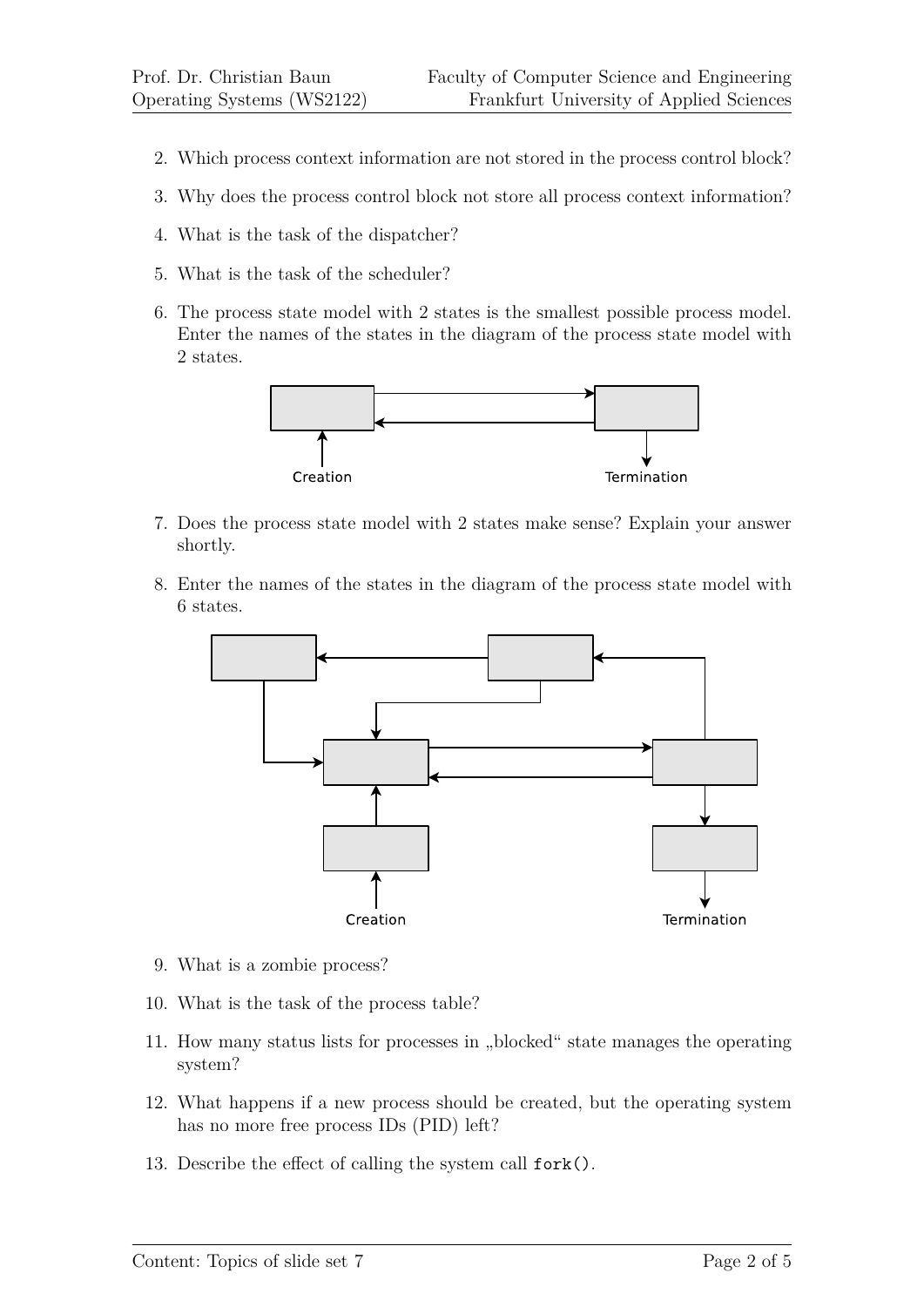- 14. Describe the effect of calling the system call exec().
- 15. The three diagrams below show all existing ways of creating a new process. Specify for each diagram, which system call(s) are required to implement the illustrated way of process creation.



16. A parent process (PID  $= 75$ ) with the characteristics, described in the table below, creates a child process (PID = 198) by using the system call  $fork()$ . Enter the four missing values into the table.

|                        | Parent Process   Child Process |     |
|------------------------|--------------------------------|-----|
| <b>PPID</b>            | 72                             |     |
| PID                    | 75                             | 198 |
| 1111                   | 18                             |     |
| Return value of fork() |                                |     |

- 17. Describe what init is and what its task is.
- 18. Name the differences of a child process from the parent process shortly after its creation.
- 19. Describe the effect, when a parent process is terminated before the child process.
- 20. Describe what data the Text Segment contains.
- 21. Describe what data the Heap contains.
- 22. Describe what data the Stack contains.

# **Exercise 3 (Time-based Command Execution, Control Structures, Archiving)**

1. Program a shell script, which reads two numbers as command line arguments. The script should check whether the numbers are identical, and print out the result of the check.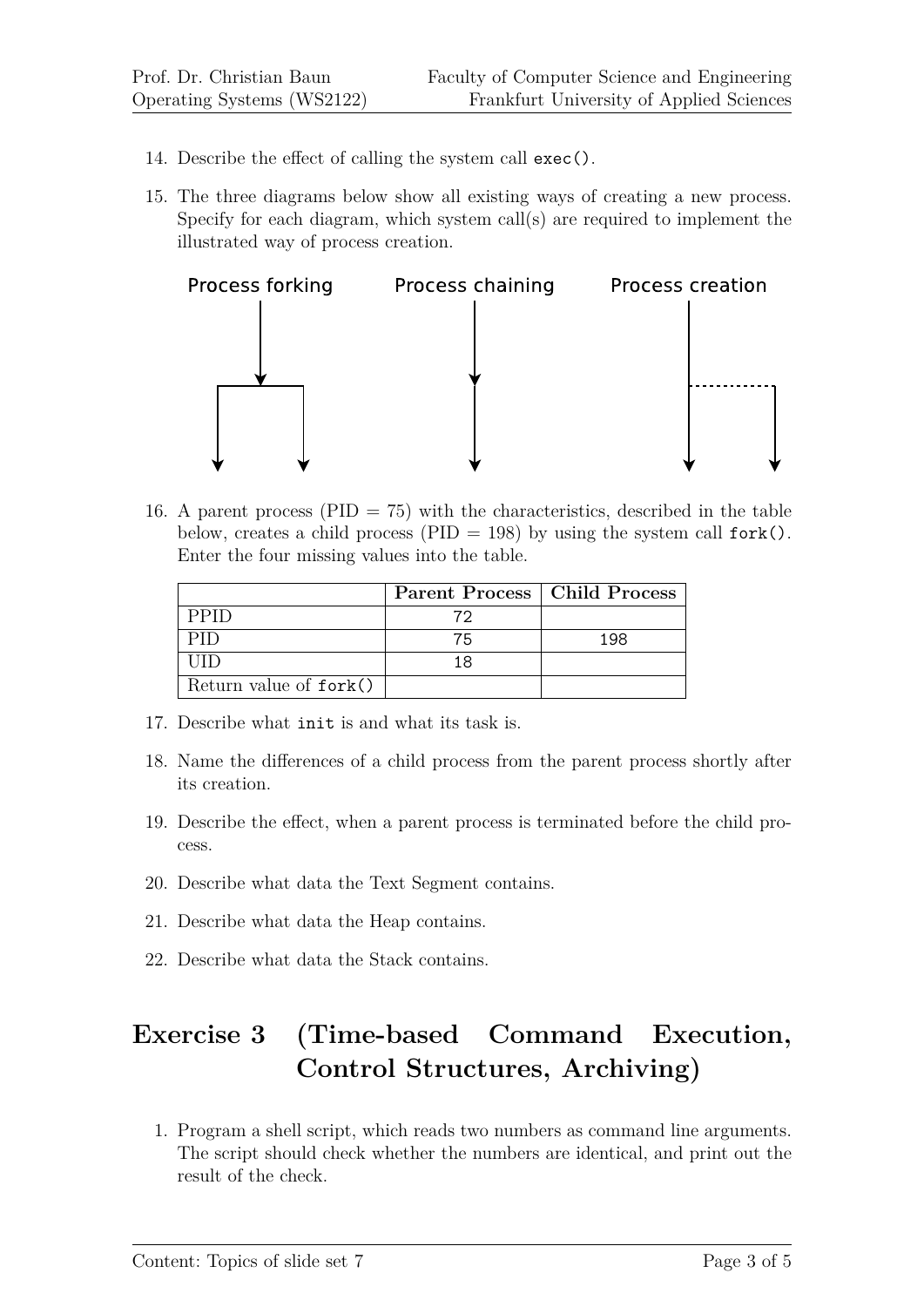- 2. Extend the shell script in a way that if the numbers are not identical, it is checked, which one of the two numbers is the larger one. The result of the check should be printed out.
- 3. Program a shell script, which creates a backup of a directory of your choice. The script should create an archive file with the file extension .tar.bz2 from the directory. The archive file should be stored in the directory /tmp. The name of the archive file should correspond to the following naming scheme:

```
Backup_<USERNAME>_<YEAR>_<MONTH>_<DAY>.tar.bz2
```
The fields  $\langle$ USERNAME>,  $\langle$ YEAR>,  $\langle$ MONTH> and  $\langle$ DAY> should be replaced by the current values.

- 4. Program a shell script, which checks if already today an archive file was created according to the naming scheme of subtask 3. The result of the check should be printed out in the shell.
- 5. Write two cron jobs. She first cron job should execute at 6:15 am on every day (except on weekends) the shell script from subtask 3, which creates the archive file with the backup.

She second cron job should execute at 11:45 am on every day (except on weekends) the shell script from subtask 4, which checks, whether already today an archive file was created.

The output from the shell scripts should be appended to a file /tmp/Backup-Log.txt. If the archive file Backup...tar.bz2 has been created successfully, this should be noted in the log file /tmp/Backup-Log.txt.

Before each new entry in the file, lines according to the following pattern (with current values) should be inserted into the log file /tmp/Backup-Log.txt.

```
*****************************
20.11.2013 --- Time: 21:39:51
```
## **Exercise 4 (Shell Scripts)**

- 1. Program a shell script, which checks for a file, which is specified as an argument, whether it exists and if it is a file, a directory, a symbolic link, a socket or a named pipe.
	- The script should print out the result of the check.
- 2. Extend the shell script from subtask 1 in a way that if the file, which is specified as an argument, exists, it is checked, if the file could be executed and if write access would be possible.